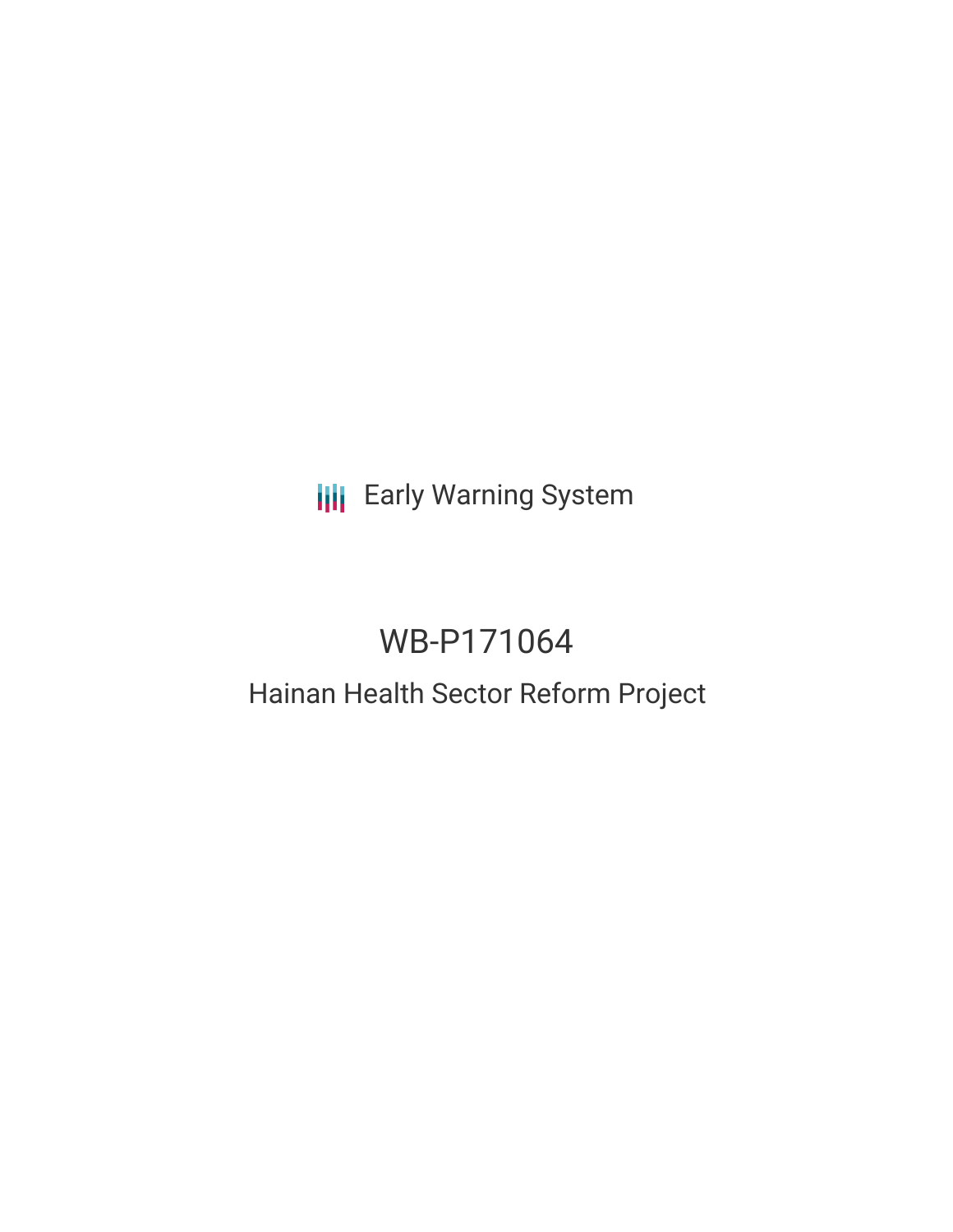

### **Quick Facts**

| <b>Countries</b>               | China                       |
|--------------------------------|-----------------------------|
| <b>Specific Location</b>       | Hainan province             |
| <b>Financial Institutions</b>  | World Bank (WB)             |
| <b>Status</b>                  | Proposed                    |
| <b>Bank Risk Rating</b>        | U                           |
| <b>Borrower</b>                | People's Republic of China  |
| <b>Sectors</b>                 | <b>Education and Health</b> |
| <b>Investment Type(s)</b>      | Loan                        |
| <b>Investment Amount (USD)</b> | \$200.00 million            |
| <b>Loan Amount (USD)</b>       | \$200.00 million            |
| <b>Project Cost (USD)</b>      | \$236.00 million            |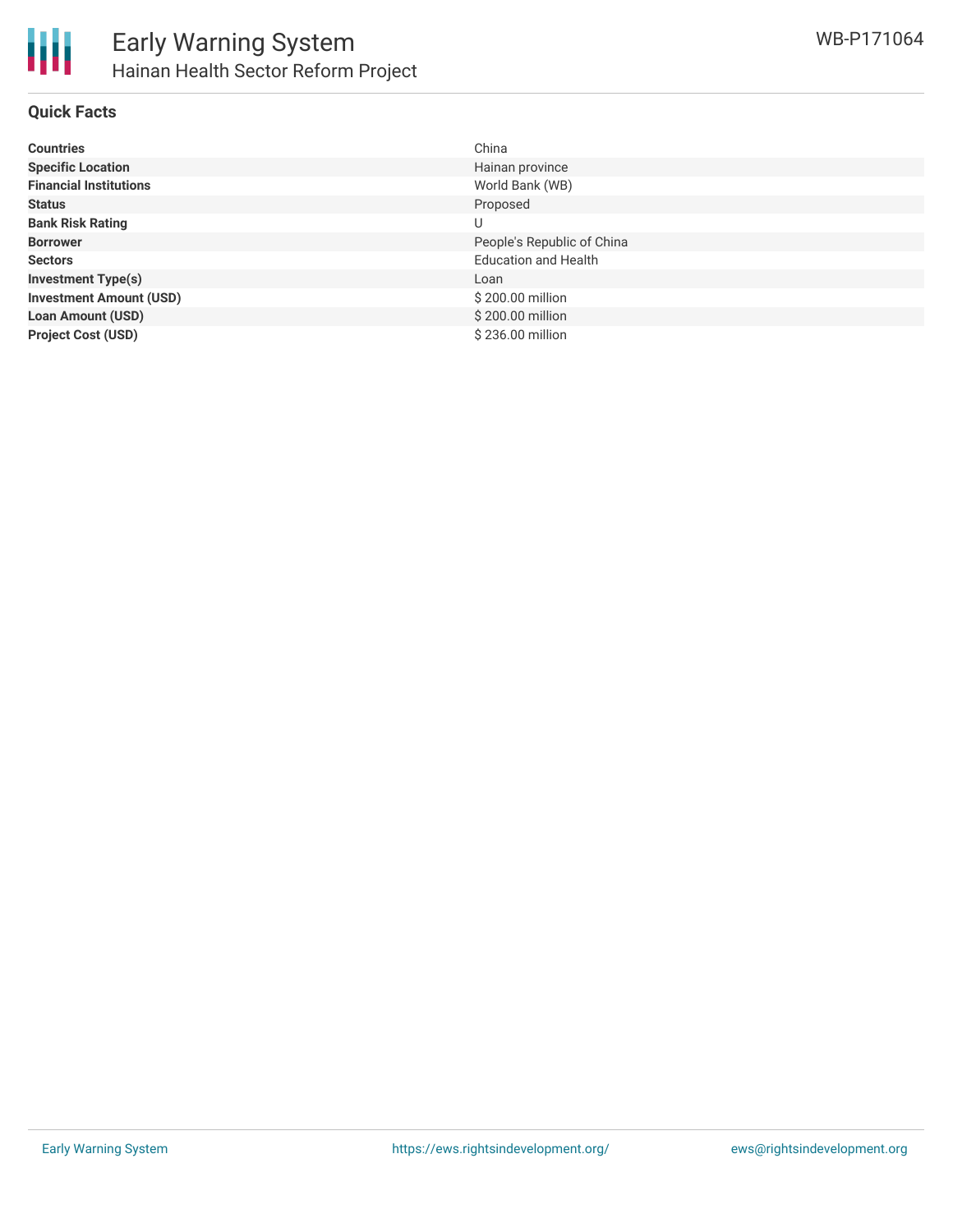

### **Project Description**

According to the bank document, the Project Development Objective is to contribute to improving the quality and efficiency of primary health care services in Hainan.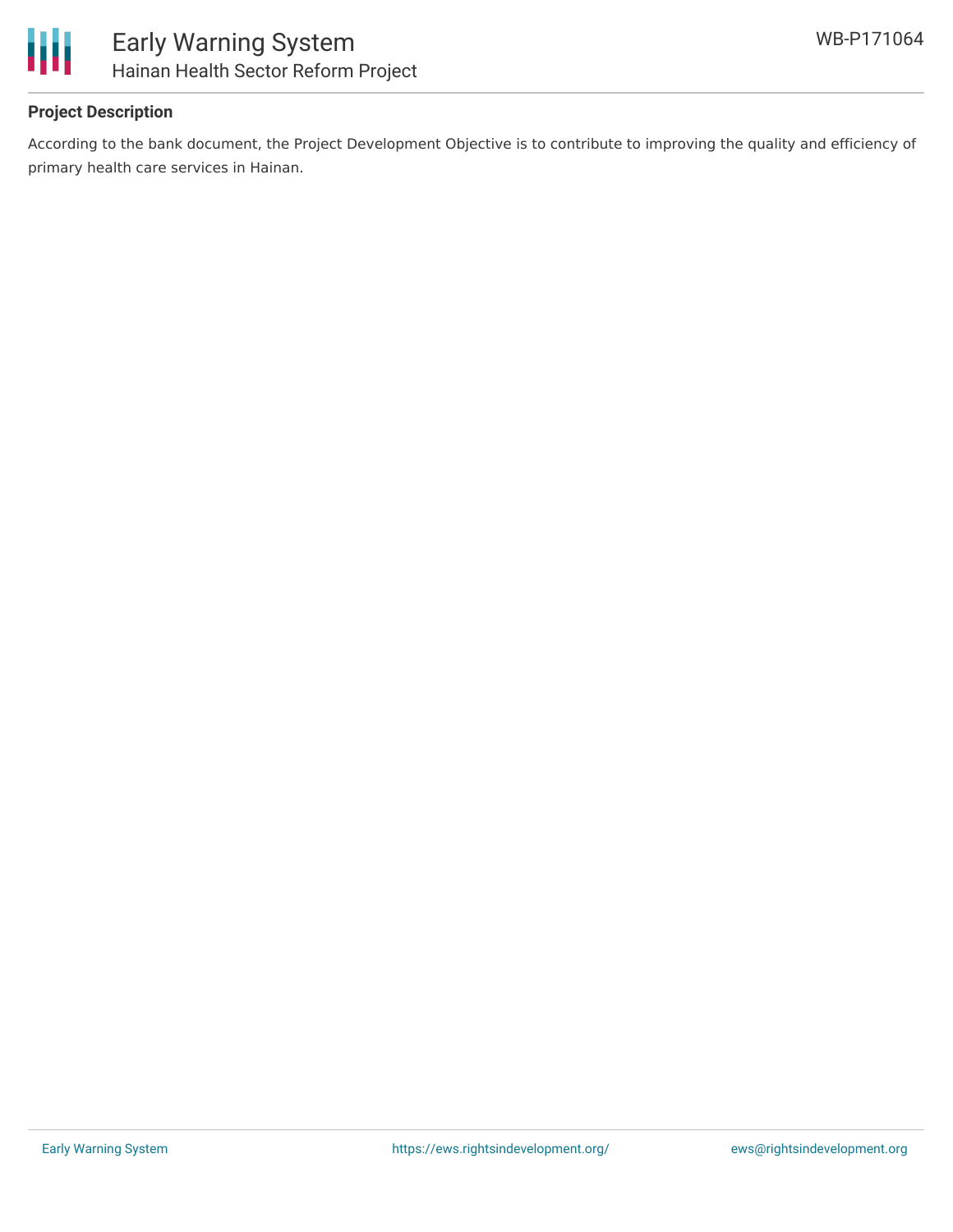

#### **Investment Description**

World Bank (WB)

International Bank for Reconstruction and Development (IBRD-World Bank) US\$ 200.00 million

Local Govts. (Prov., District, City) of Borrowing Country (non-World Bank) US\$ 36.00 million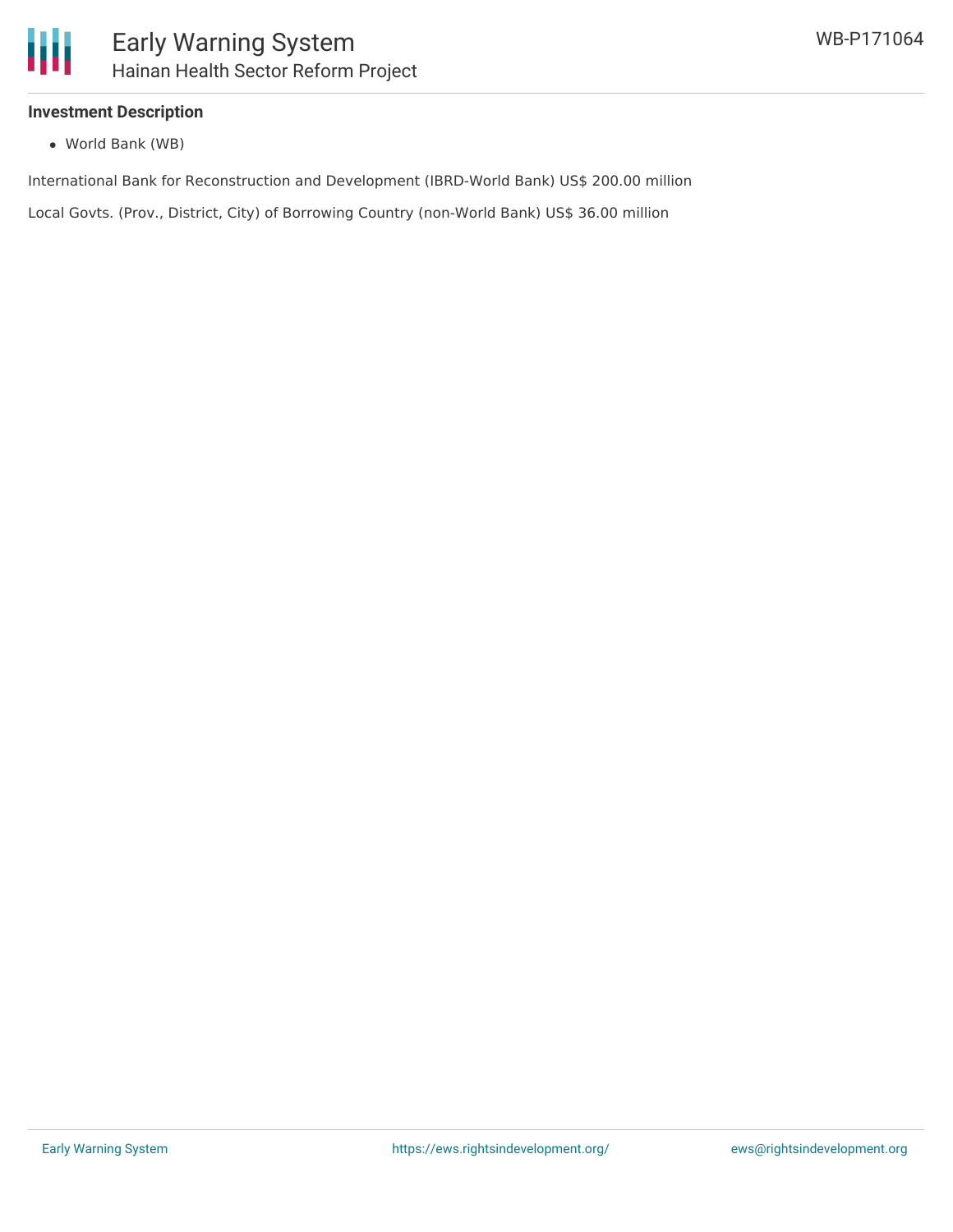

#### **Contact Information**

**1/World Bank** Dinesh M. Nair Senior Health Specialist

**2/Borrower/Client/Recipient** People's Republic of China

#### **3/Implementing Agencies**

Hainan Provincial Health Commission MaoGuo Wei Director [weimaoguo1962@163.com](mailto:weimaoguo1962@163.com)

#### **FOR MORE INFORMATION CONTACT**

The World Bank 1818 H Street, NW Washington, D.C. 20433 Telephone: (202) 473-1000 Web: http://www.worldbank.org/projects

#### **ACCOUNTABILITY MECHANISM OF WORLD BANK**

The World Bank Inspection Panel is the independent complaint mechanism and fact-finding body for people who believe they are likely to be, or have been, adversely affected by a World Bank-financed project. If you submit a complaint to the Inspection Panel, they may investigate to assess whether the World Bank is following its own policies and procedures for preventing harm to people or the environment. You can contact the Inspection Panel or submit a complaint by emailing ipanel@worldbank.org. You can learn more about the Inspection Panel and how to file a complaint at: http://ewebapps.worldbank.org/apps/ip/Pages/Home.aspx.